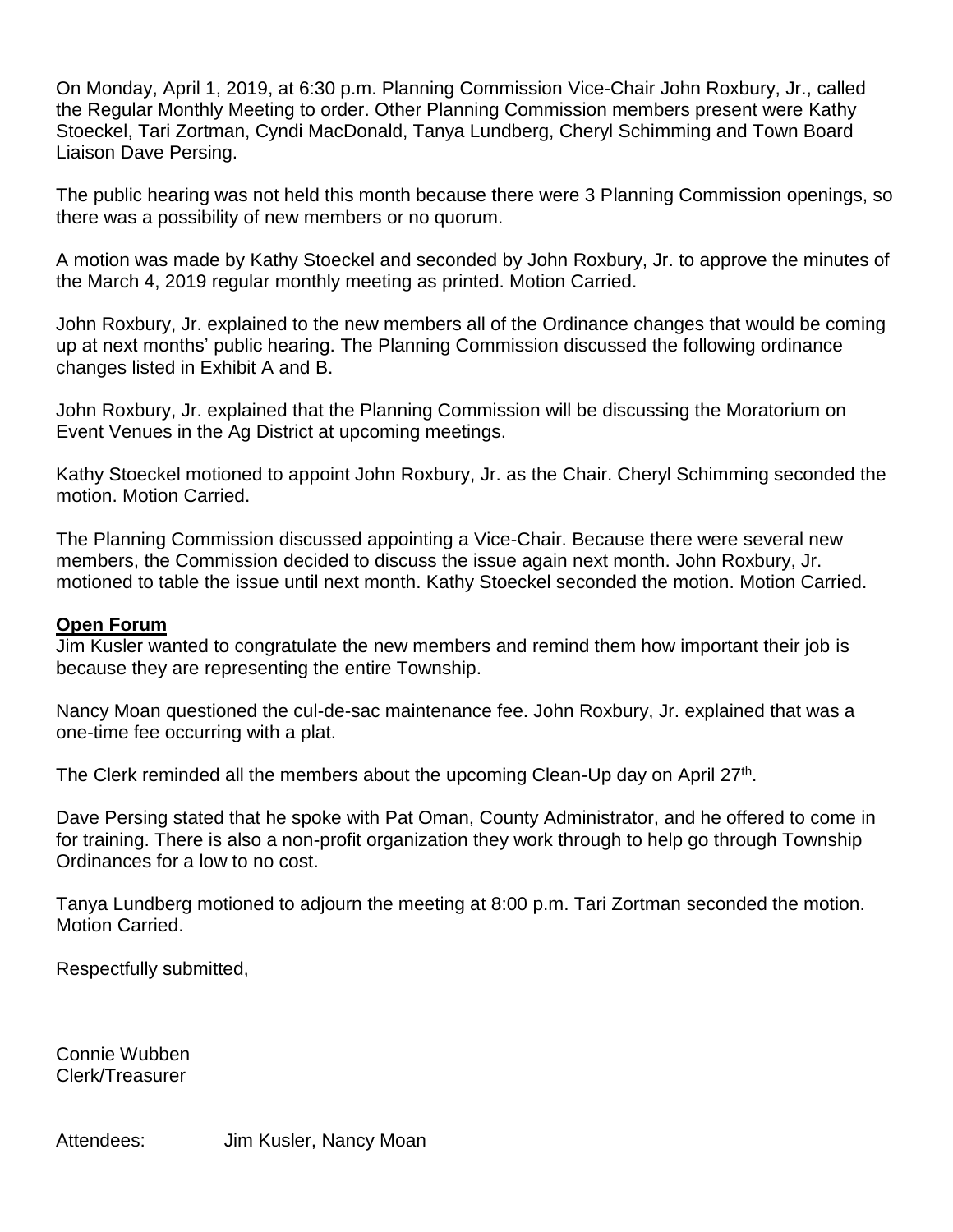# **EXHIBIT A**

### Section 200:020 DEFINITIONS

"Cul-de-sac" means a minor street with only one (1) outlet and having a turnaround at the end. New permanent cul-de-sacs are not allowed.

"Lot Line, Front" means the boundary line of a lot abutting a street. On a corner lot, the shortest street lot line shall be the front lot line. Often referred to as road frontage.

100:412 1. Right-of-Way Requirements - Street right-of-way widths shall be as determined in the Comprehensive Development Plan and official map, if adopted, and, where applicable, shall conform to County and State standards for trunk highways. If there are no such plans or standards, right-of-way widths shall conform to the following minimum dimensions:

| Street                                        | Right-of-Way Width |          |
|-----------------------------------------------|--------------------|----------|
| Arterial                                      |                    | 100 feet |
| Collector                                     |                    | 80 feet  |
| Minor Street                                  |                    | 66 feet  |
| <b>Temporary</b> Cul-de-sac Turnaround Radius |                    | 60 feet  |

- 8. Temporary Cul-de-sacs In those instances where a street is terminated pending future extension in conjunction with future subdivision and there is more than two hundred (200) feet between the dead-end and the nearest intersection, a temporary turn around facility shall be provided at the closed end, in conformance with cul-de-sac requirements. This temporary cul-de-sac must be placed inside a temporary easement if it is located outside the street right-of-way and shall be constructed according to the typical cul-de-sac according to the Township Road standards or as approved by the Town Engineer. A financial guarantee will be required for removal or restoration as determined by the Town Board. The maximum length of a street terminating in a **temporary** cul-de-sac shall be one thousand four hundred (1400) feet, measured from the centerline of the street of origin to the center of the cul-de-sac. \*moved from another section of the ordinance.
- 9. Dead End Streets Dead-end streets, other than temporary cul-de-sacs, shall not be permitted.

## 500:100 TOWNSHIP ROAD STANDARDS

5. Dead end roads shall have a minimum cleared right-of-way diameter and a bituminous road surface diameter as shown on the road details. For roads that are laid out to be continued at a later date, there shall be a temporary turnaround built in the same manner as previously outlined. Due to high maintenance costs, cul-de-sacs are to be kept to a minimum number possible. Temporary cul-de-sacs shall be constructed within temporary easements outside the sixty-six (66) foot right-of-way rather than in platted right-of-way.